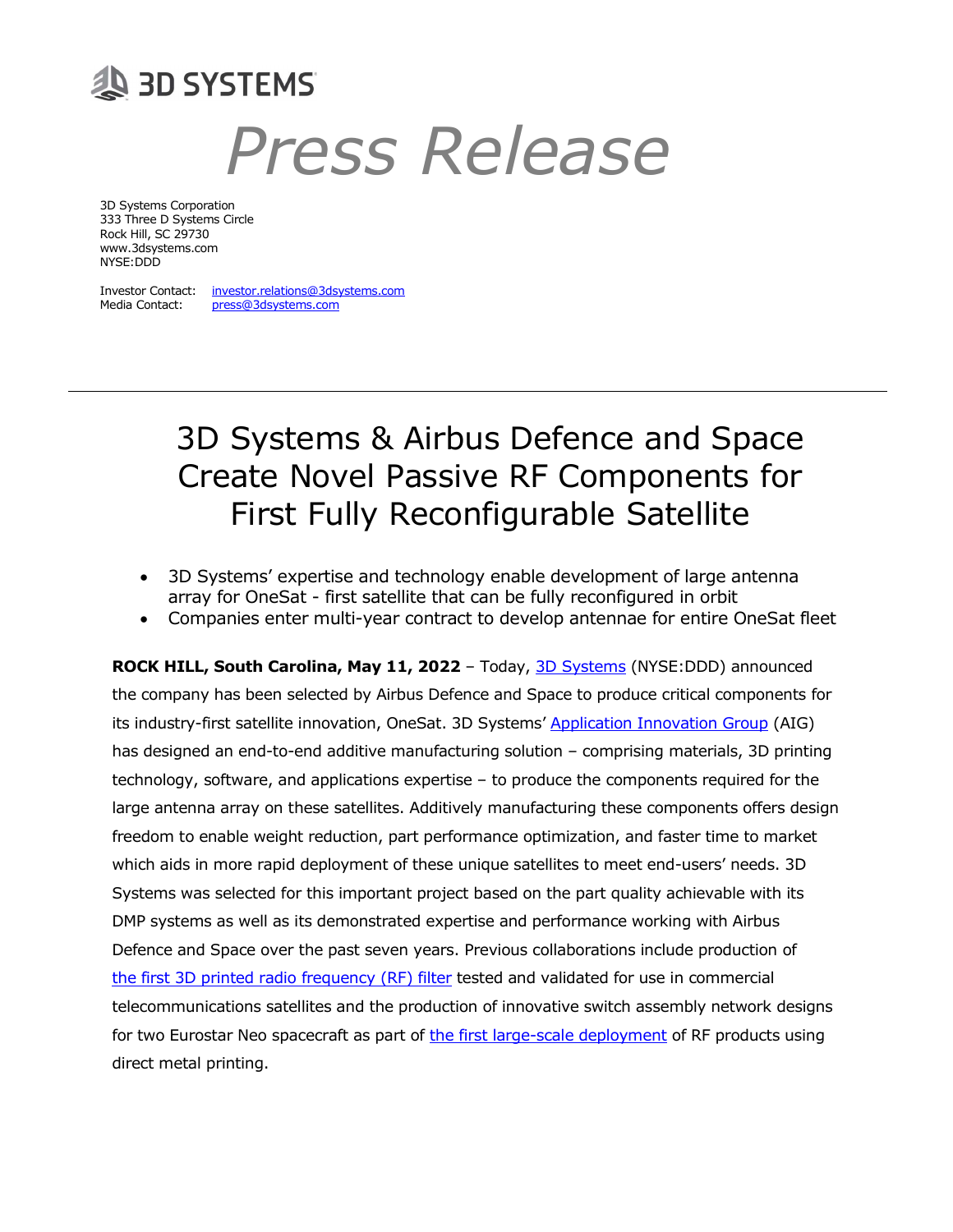### 3D Systems Press Release **Page 2** and the system of the system of the system of the system of the system of the system of the system of the system of the system of the system of the system of the system of the system of th

Each OneSat satellite requires two large antenna arrays, one to transmit signals and one to receive. 3D Systems' DMP Factory 500 Solution will be employed for serial production of the antennae components using LaserForm AlSi10Mg and specific parameters developed by the AIG for this application to achieve the required 30µm layer thickness. The DMP Factory 500 was selected for this project based on its build volume (500mm x 500mm x 500mm), accuracy, and rapid print speed. The intelligent multi-laser configuration of this printer enables the production of seamless large parts resulting in the highest surface quality with outstanding material properties. The printer includes a unique vacuum chamber that allows for the lowest possible  $oxygen (O<sub>2</sub>)$  content in the build chamber protecting chemical composition and reducing the moisture content of the metal powder alloys during manufacturing. This ensures optimum operating conditions for consistent part quality (e.g., mechanical properties and surface homogeneity), which is necessary for an industry with such high requirements for quality and precision. The DMP Factory 500 also includes 3DXpert® which supports every step of the additive manufacturing workflow from design to post-processing, to quickly and efficiently transition from a 3D model to successfully printed parts.

In addition to providing design and production expertise, 3D Systems' Application Innovation Group is also acting in the capacity of project manager. The company has identified subcontractors that are conducting post-processing and quality inspection, thus delivering a comprehensive end-to-end solution designed to help Airbus Defence and Space mitigate risk and reduce time to market. The AIG is also leading the technology transfer process, whereby they will enable another tier 1 supplier to quickly ramp production of these fully-qualified components. The supplier is also purchasing another DMP Factory 500 to complement its existing fleet and allow it to meet the quality levels required by Airbus.

"We value our long-standing partnership with Airbus Defence and Space, and are pleased with how our collective work continues to make its mark in telecommunications satellites," said Dr, Michael Shepard, vice president, aerospace & defense segment, 3D Systems. "As with our earliest work with Airbus on the first additively manufactured RF filter, we have the opportunity to bring another 'first' to the industry that is changing telecommunications. Our AIG has laid the groundwork for developing the application for this component and completing the technology transfer. We're proud that 3D Systems' technology can help lay the foundation for Airbus to build a strong supply chain for serial production of passive RF hardware."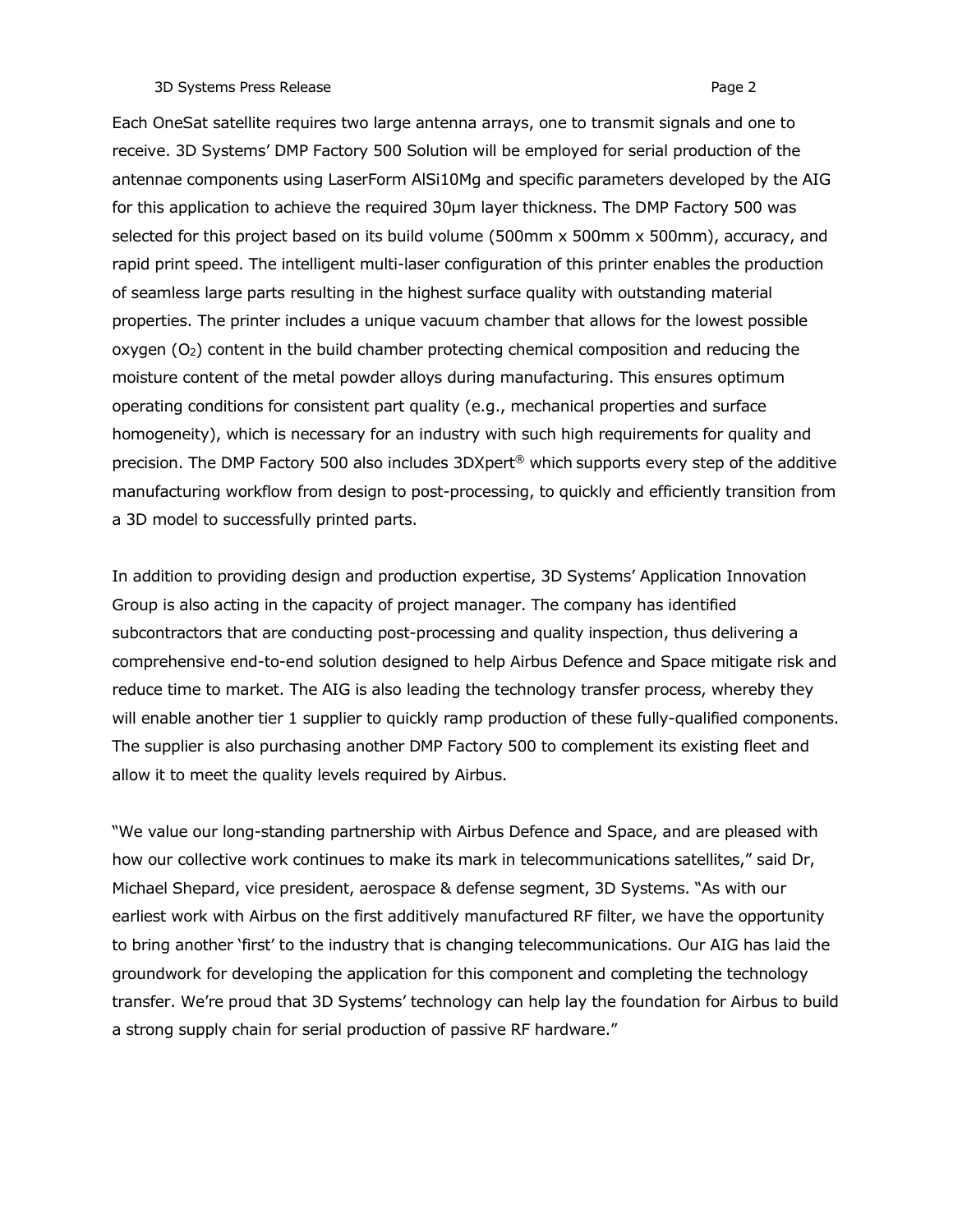"OneSat is a truly disruptive product, and we wanted our design and manufacturing process to possess that same level of innovation," said Stephen Phipps, OneSat antenna program manager, Airbus Defence and Space. "Our company has a strong partnership with 3D Systems and has relied on its team of application engineers to help us bring our most advanced designs to life. Everything from the quality of the parts produced using their printers, through to parts qualification, quality management, and overall project management have helped Airbus Defence and Space maintain its position as an industry leader."

### Forward-Looking Statements

Certain statements made in this release that are not statements of historical or current facts are forward-looking statements within the meaning of the Private Securities Litigation Reform Act of 1995. Forward-looking statements involve known and unknown risks, uncertainties and other factors that may cause the actual results, performance or achievements of the company to be materially different from historical results or from any future results or projections expressed or implied by such forward-looking statements. In many cases, forward-looking statements can be identified by terms such as "believes," "belief," "expects," "may," "will," "estimates," "intends," "anticipates" or "plans" or the negative of these terms or other comparable terminology. Forward-looking statements are based upon management's beliefs, assumptions, and current expectations and may include comments as to the company's beliefs and expectations as to future events and trends affecting its business and are necessarily subject to uncertainties, many of which are outside the control of the company. The factors described under the headings "Forward-Looking Statements" and "Risk Factors" in the company's periodic filings with the Securities and Exchange Commission, as well as other factors, could cause actual results to differ materially from those reflected or predicted in forward-looking statements. Although management believes that the expectations reflected in the forward-looking statements are reasonable, forward-looking statements are not, and should not be relied upon as a guarantee of future performance or results, nor will they necessarily prove to be accurate indications of the times at which such performance or results will be achieved. The forwardlooking statements included are made only as of the date of the statement. 3D Systems undertakes no obligation to update or revise any forward-looking statements made by management or on its behalf, whether as a result of future developments, subsequent events or circumstances or otherwise, except as required by law.

## About 3D Systems